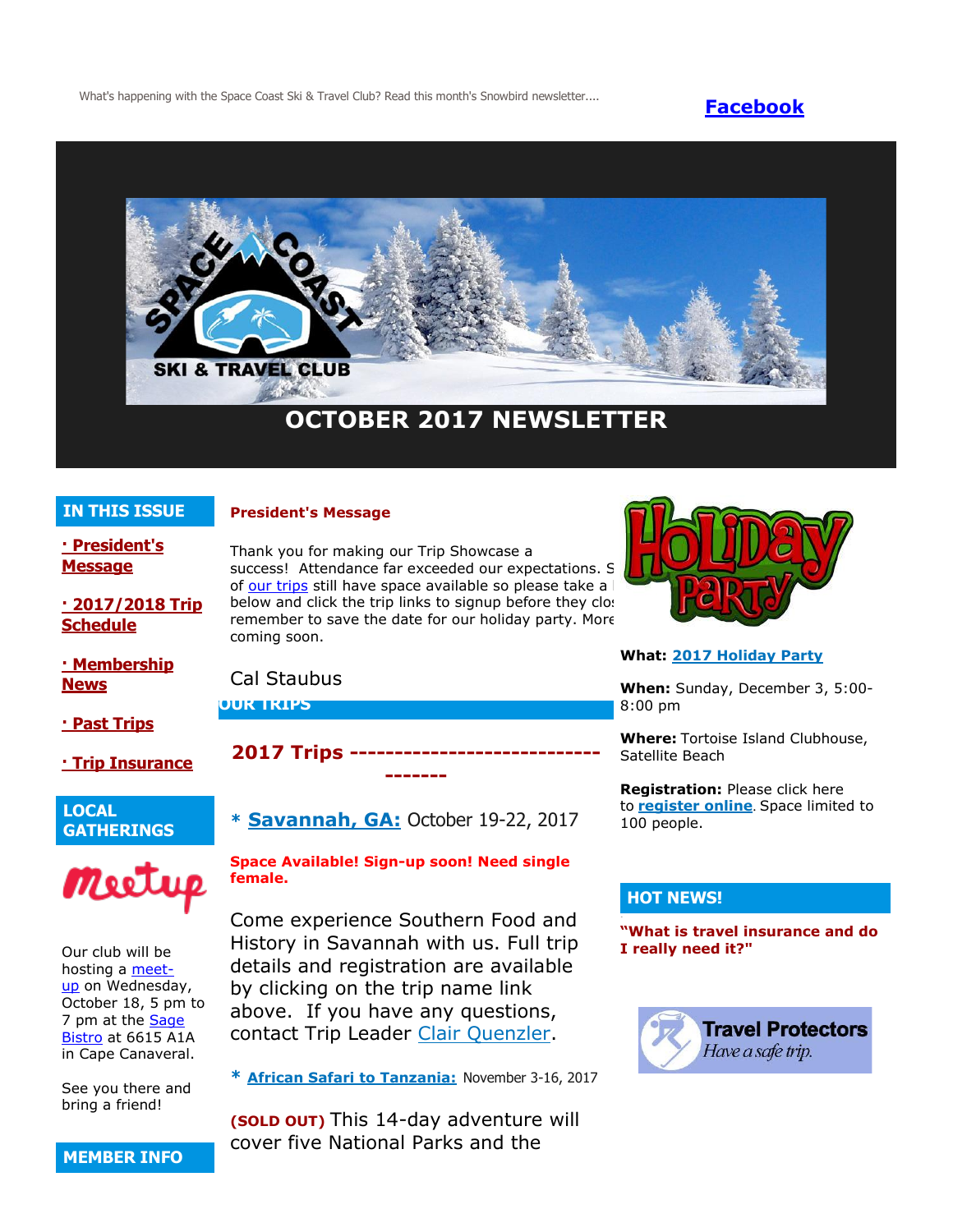#### **Membership News**

Don't forget that your membership will also provide reciprocity for any other Florida Ski Council trips (for only a \$1 fee to other club trip costs)!

Please consider getting involved as assistants are welcomed to help the Board with activities and trips. If you're interested in volunteering, see where your talents fit in and consider helping our club thrive!

# **[JOIN US](http://spacecoastskiclub.com/Join)**

Not a member yet? If you would like to become a member, simply click the JOIN US button above to complete the membership application online or to download the application.

Club membership fees (cash/check price) are listed below:

**·** Individual Membership- \$30 annually

**·** Family Membership- \$50 annually

non-Florida residents: \$20 singles; \$30 family

Island of Zanzibar. Trip Leader Jeff [Koss.](mailto:kaoshome@earthlink.net)

#### **2018 Trips --------------------------------------**

**\* [Steamboat Springs, CO:](http://spacecoastskiclub.com/event-2594526)** January 20-27, 2018

**(SOLD OUT)** A FSC ski trip to the Western ski town of Steamboat Springs. Trip Leader [Debbie](mailto:dsteininger@cfl.rr.com)  [Steininger.](mailto:dsteininger@cfl.rr.com)

**\* [Jackson Hole, WY:](http://spacecoastskiclub.com/event-2579402)** February 24 - March 3, 2018

#### **Space Available! Sign-up soon! Need single male.**

Not just for expert skiers any more, the ski resort is now 2 interconnected mountains with plenty for all levels. And we are staying in a real western town with lots of activities day and night. Full trip details and registration are available by clicking ON the trip name link above. If you have any questions, contact Trip Leaders [Brice](mailto:Brice@spacecoastskiclub.com)  [Crossley](mailto:Brice@spacecoastskiclub.com) or [Jeannie Kilpatrick-Staubus.](mailto:Jeannie@spacecoastskiclub.com)

**\* [Spring in Spain:](http://spacecoastskiclub.com/event-2577968)** March 8-20, 2018

#### **Space Available! Sign-up soon!**

4 spots open on this 3-stop trip to Madrid, Granada, and Torremolinos. Literally a snow to surf vacation! Full trip details are available by clicking on the trip name link above. If you have any questions, contact Trip Leader [Carla Constantino.](mailto:Carla@SpaceCoastSkiClub.com)

**\* [Snowbird, UT:](http://spacecoastskiclub.com/event-2620390)** March 10-17, 2018

#### **Space Available! Sign-up soon! Need single male.**

7 spots open to this iconic ski resort with true skiin/ski-out accommodations. Lift pass option to ski Alta too! Full trip details and registration are available by clicking on the trip name link above. If you have any questions, contact Trip Leader [Brice Crossley.](mailto:Brice@spacecoastskiclub.com)

There are two types of travel insurance:

1. There is medical insurance to cover your medical expenses if you got sick or injured unexpectedly on your trip along with medical air evacuation.

This type of insurance is very inexpensive and provides "peace of mind"! Typical medical plan is as low as \$21pp no matter what the age!

2. Then there is trip cancellation and trip interruption insurance that comes in a package that includes trip cancellation and trip interruption coverage, medical coverage, medical air evacuation and other benefits such as lost or delayed luggage, travel delay due to bad weather and coverage for missed connections.

When travelers are suddenly forced to cancel expensive trips due to illness, injury or a death in the family and they do not have this insurance, they lose 100% of their money the closer they get to their departure date.

The price is based on your age, the state in which you reside and most importantly the cost of your trip including land, air and lift tickets. With group travel, the package price can be reduced.

# **PHOTOS**

#### **Trip and Event Photos**

We have photo albums of most of our past trips and events with hundreds of fantastic pictures! If you want to look through all of the great photos, simply click on to visit